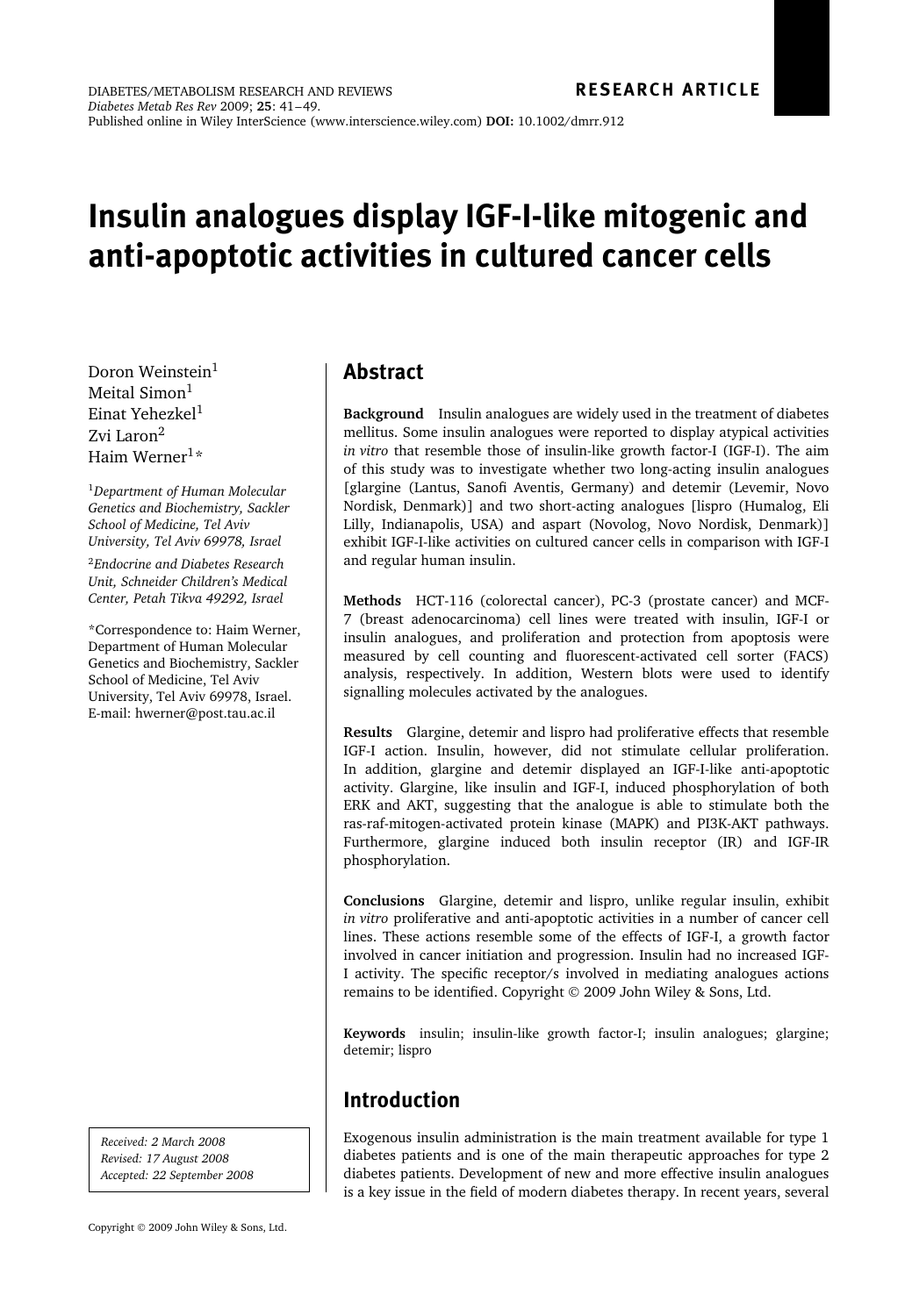insulin analogues have been developed using DNA recombinant techniques. Specifically, point modifications were inserted into the human insulin primary structure, resulting in an array of analogues that exhibit different absorption rates into the circulation and, consequently, different onset and duration of action [1,2]. Accordingly, insulin analogues are divided into two subgroups known as long-acting and short-acting analogues. Although the clinical pharmacology of the insulin analogues in terms of glycemic control have been amply published [3], the long-term effects of most of these analogues have not yet been systematically evaluated [4,5].

Most of the structural modifications of insulin analogues are introduced into the *C*-terminus of the native insulin *β*-chain because this region does not participate in mediating insulin binding to the insulin receptor (IR). However, it is becoming increasingly clear that a potential safety risk of insulin analogues, including a putative carcinogenic activity, stems from the fact that these modifications, in addition to altering their absorption kinetics, may enhance their affinity for the related insulin-like growth factor-I (IGF-I) receptor (IGF-IR) [6–8]. IGF-IR is a transmembrane receptor that belongs to the receptor tyrosine kinase superfamily and that is responsible for mediating most of the biological activities of IGF-I and IGF-II. In addition to mediating physiological growth and metabolic actions, the IGF-IR has important roles in tumour biology [9–11].

The question whether insulin is capable of inducing or promoting mitogenic effects through its cognate receptor or via the IGF-IR has been a controversial issue for many years [12–14]. In fact, recent studies showed that some of the newly developed insulin analogues exhibit an increased affinity for the IGF-IR and display atypical activities, such as inhibition of apoptosis and abnormal post-receptor signalling compared with native insulin [15,16]. In view of the well-established role of IGF-IR in tumour development, and given that insulin-like peptides are most probably unable to elicit malignant transformation *per se*, it is very important to investigate the potential mitogenic activity of insulin analogues, including IGF-IR activation, in the context of already transformed cells. Therefore, the aim of this study was to investigate whether two long-acting insulin analogues [glargine (Lantus, Sanofi Aventis, Germany) and detemir (Levemir, Novo Nordisk, Denmark)], and two short-acting analogues [lispro (Humalog, Eli Lilly, Indianapolis, USA) and aspart (Novolog, Novo Nordisk, Denmark)] exhibit IGF-I-like activities in cultured cancer cells in comparison with IGF-I and regular human insulin. The activities that were evaluated included enhancement of cancer cell proliferation and protection from apoptosis. In addition, our study was aimed at identifying signal transduction molecules through which the proliferative activities of the insulin analogues are mediated.

#### Copyright 2009 John Wiley & Sons, Ltd. *Diabetes Metab Res Rev* 2009; **25**: 41–49.

### **Materials and methods**

### Cell cultures and treatment

The human colorectal cancer cell line HCT-116 and prostate cancer cell line PC-3 were grown in RPMI-1640 medium supplemented with 10% foetal bovine serum (FBS), 2 mM glutamine, 50 µg/mL gentamicin sulphate and 2*.*5 µg/mL fungizone. HCT-116 cells were provided by Dr Bert Vogelstein (Johns Hopkins University School of Medicine, Baltimore, MD, USA) [17] and PC-3 cells were provided by Dr Gil Ast (Tel Aviv University, Tel Aviv, Israel). The human breast adenocarcinoma cell line MCF-7 was maintained in DMEM medium with 10% FBS and antibiotics. Cells were treated with the following hormones and analogues: regular insulin (Humalin R, Lilly France S.A.S., Fegersheim, France); glargine (Lantus, Sanofi Aventis); detemir (Levemir, Novo Nordisk); lispro (Humalog, Eli Lilly); aspart (Novolog, Novo Nordisk) and IGF-I (CytoLab, Rehovot, Israel). Stock concentration of native insulin and insulin analogues was 100 IU/mL and stock concentration of IGF-I was 1 mg/mL.

#### Proliferation assays

HCT-116, PC-3 and MCF-7 cells were plated in sixwell plates  $(2 \times 10^5 \text{ cells/well})$  in complete medium. After 24 h, the medium of HCT-116 and PC-3 cells was changed to serum-reduced medium [containing 1% FBS and 1% bovine serum albumin (BSA)], whereas the medium of MCF-7 cells was changed to serumfree medium. Hormones and analogues at the indicated concentrations were replenished every 24 h. Cells were counted daily by trypsin treatment and manual counting with a haemocytometer. At least four fields were counted at each time point and ligand dose. The short-acting analogues lispro and aspart were assayed only in HCT-116 cells using the MTT protocol. Briefly, 48 h after addition of the analogue, MTT (5 mg/mL) was added to the wells and incubated for 1 h. Supernatants were collected and absorbance was measured using an enzymelinked immunosorbent assay (ELISA) reader at 570 nm.

#### Apoptosis measurements

Cells were plated in six-well plates ( $5 \times 10^5$  cells/well) in complete medium. Upon reaching confluence, cells were serum-starved for 24 h, after which they were incubated in the presence of the hormones (20 nM, 100 nM) for the indicated time intervals. Cells were then harvested and apoptotic rates were measured using an Annexin V–fluorescein isothiocyanate (FITC) kit (Bender Med Systems GmbH, Vienna, Austria). Briefly, cells were washed in ice-cold phosphate-buffered saline (PBS) and resuspended in binding buffer. Annexin V–FITC was added to the cell suspension and incubated for 10 min in the dark. Propidium iodide (PI) was then added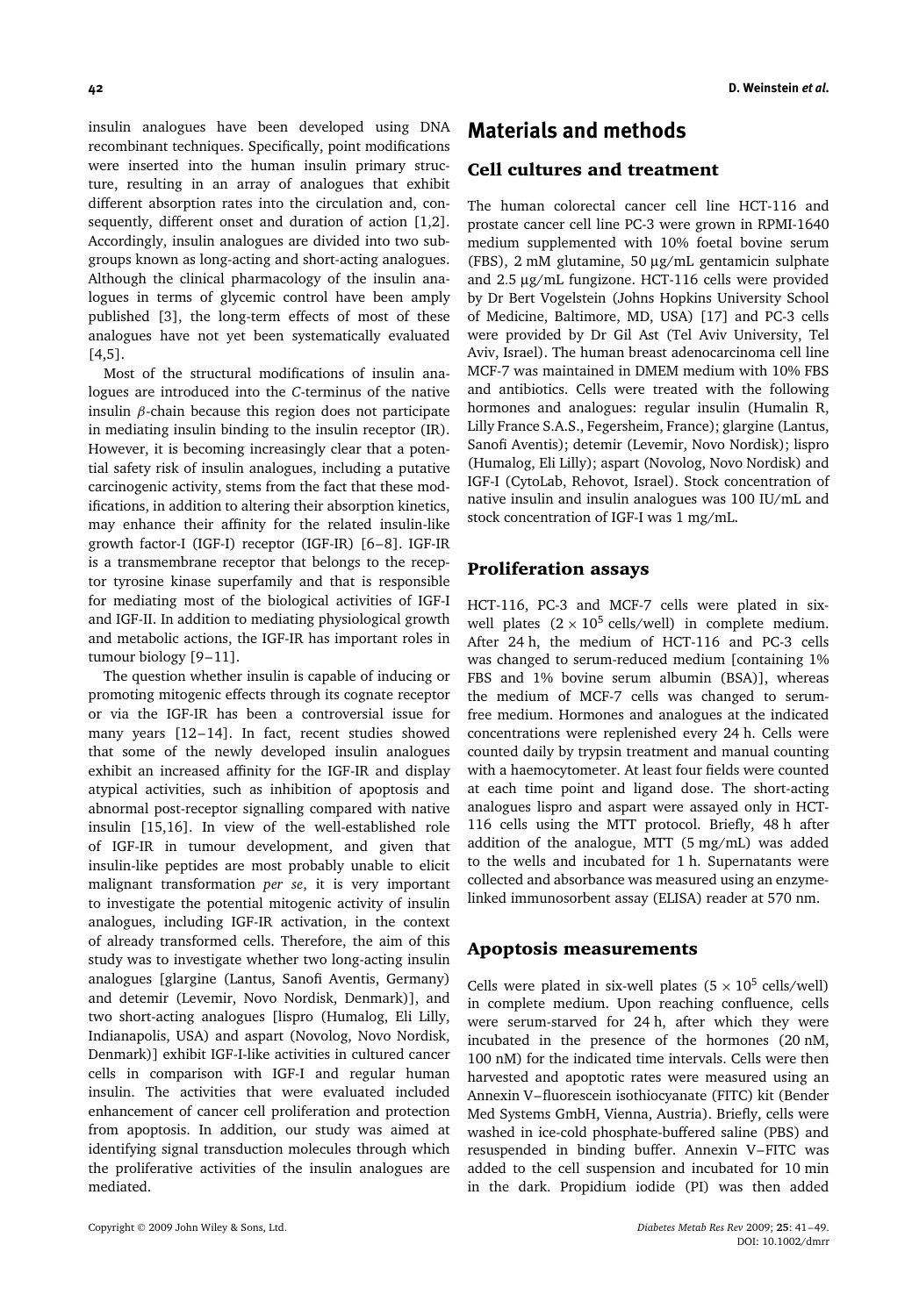and stained cells were analysed using a FACSort Flow Cytometer (Beckton Dickinson Franklin Lakes, NJ, USA). Viable cells are primarily Annexin V–FITC and PI negative, PI positive staining indicates necrosis, Annexin V–FITC positive staining indicates early apoptosis, and cells that are Annexin V–FITC and PI positive are considered to be in late apoptosis.

#### Western immunoblots

Cells were serum-starved overnight, after which they were treated with the insulin analogues, IGF-I or human insulin at the indicated concentrations. After 24 h, cells were harvested with ice-cold PBS containing 5 mM EDTA and lysed in a buffer composed of 150 mM NaCl, 20 mM Hepes, pH 7.5, 1% Triton X-100, 2 mM EDTA, 2 mM EGTA, 1 mM PMSF, 2 µg/mL aprotinin, 1 mM leupeptin, 1 mM pyrophosphate, 1 mM vanadate and 1 mM DTT. Samples (50 µg protein) were subjected to 10% sodium dodecyl sulphate polyacrylamide gel electrophoresis (SDS-PAGE), followed by electrophoretic transfer of the proteins to nitrocellulose membranes. Membranes were blocked with 3% milk in T-TBS (20 mM Tris–HCl, pH 7.5, 135 mM NaCl and 0.1% Tween-20) and then incubated with antibodies against total-ERK, phospho-ERK (Thr<sup>202</sup>/Tyr<sup>204</sup>), total-AKT and phospho-AKT (Santa Cruz Biotechnology, Santa Cruz, CA, USA). Proteins were detected using the SuperSignal West Pico chemiluminescent substrate (Pierce, Rockford, IL, USA).

#### Immunoprecipitation analysis

Cells were serum-starved overnight, after which they were treated with glargine (50 ng/mL) for 10 or 20 min. Cells were then lysed, immunoprecipitated with anti-IGF-IR or anti-IR antibodies, electrophoresed through 10% SDS-PAGE and blotted with anti-phosphotyrosine, anti-total IGF-IR or total-IR antibodies, as described above.

### **Results**

#### Mitogenic effects of insulin analogues

The potential mitogenic nature of insulin analogues has been the focus of extensive and controversial research. Results of many studies suggested a remarkable overlap between the spectra of biological effects elicited by insulin analogues and IGF-I [16]. Therefore, we investigated the potential proliferative activities of a series of long- and short-acting insulin analogues in comparison with native insulin and IGF-I. Serum-starved HCT-116 (colorectal cancer), PC-3 (prostate cancer) and MCF-7 (breast adenocarcinoma) cell lines were treated daily with regular human insulin, IGF-I or long-acting analogues glargine or detemir at a dose of 100 nM, and compared with control, untreated cells. Cells were stained with trypan

blue and counted every 24 h with a haemocytometer. As expected, IGF-I had a statistically significant ( $p < 0.05$ ) mitogenic effect compared with control and insulintreated cells (Figure 1A). Thus, after 96 h, a 24% elevation of cell number in IGF-I-treated cells was observed  $(32.3 \times 10^5 \text{ cells/well}$  in IGF-I-treated cultures *versus* 25.9 and  $26.0 \times 10^5$  cells/well in control and insulintreated cultures, respectively). Glargine and detemir also stimulated proliferation of HCT-116 cells by 22% and 17% in comparison with control and insulin-treated cells, respectively, at 96 h (31.7 and  $30.5 \times 10^5$  cells/well, respectively). As with IGF-I treatment, stimulation by glargine and detemir was statistically significant *versus* control and insulin treatments ( $p < 0.05$ ). The shortacting analogue lispro (100 nM) stimulated proliferation of HCT-116 cells at 48 h by ∼20%, compared with ∼22% stimulation by IGF-I and 7% stimulation by insulin (Figure 1B). The short-acting analogue aspart had no proliferative effect (data not shown).

Incubation of PC-3 cells with glargine or detemir for 72 h resulted in a ∼16% and ∼14% increases in proliferation rate, respectively, compared with control and insulin-treated cells (6.9 and  $6.8 \times 10^5$  cells/well *versus* 5.9 and  $6.0 \times 10^5$  cells/well, respectively; Figure 2A). These effects were statistically significant *versus* both control and insulin treatments (*p <* 0*.*05). IGF-I enhanced proliferation of PC-3 cells by  $25\%$  (7.5  $\times$  10<sup>5</sup> cells/well). In addition, the proliferative potential of glargine and detemir was also demonstrated in MCF-7 cells. Thus, glargine and detemir stimulated MCF-7 proliferation at 72 h by 14% and 6%, respectively, compared with control cells. IGF-I treatment stimulated proliferation by 22%, whereas insulin had no major effect (Figure 2B).

To examine whether the proliferative effect of the analogues was correlated with the doses used, HCT-116 cells were exposed to increasing doses of glargine (0–200 nM) for 72 h. Results obtained showed that the proliferative effect of the analogue displayed a dose-dependent curve (Figure 3A). Thus, whereas lower doses (20–50 nM) showed minimal increases of cell numbers (3–4%) compared with control untreated cells, a dose of 100 nM resulted in a significant effect (34%) in proliferation, as shown above. Further stimulation of cell proliferation was obtained with higher doses of glargine (46% stimulation with 130 nM, 81% with 150 nM and 90% with 200 nM glargine). These effects were statistically significant *versus* both control and insulin treatments (*p <* 0*.*05). IGF-I, however, stimulated proliferation by an average of 21% at all doses tested, without any evident dose–response curve (Figure 3A). Regular human insulin had a negligible effect at all doses tested. Similar to glargine, the effect of detemir on HCT-116 cells displayed also a dose-dependent response (Figure 3B). Thus, lower doses (20–50 nM) led to minimal stimulation (3–8% compared with control cells) at 48 h, whereas doses of 130–200 nM led to proliferation rates of 25–34%. These effects were statistically significant *versus* both control and insulin treatments ( $p < 0.05$ ).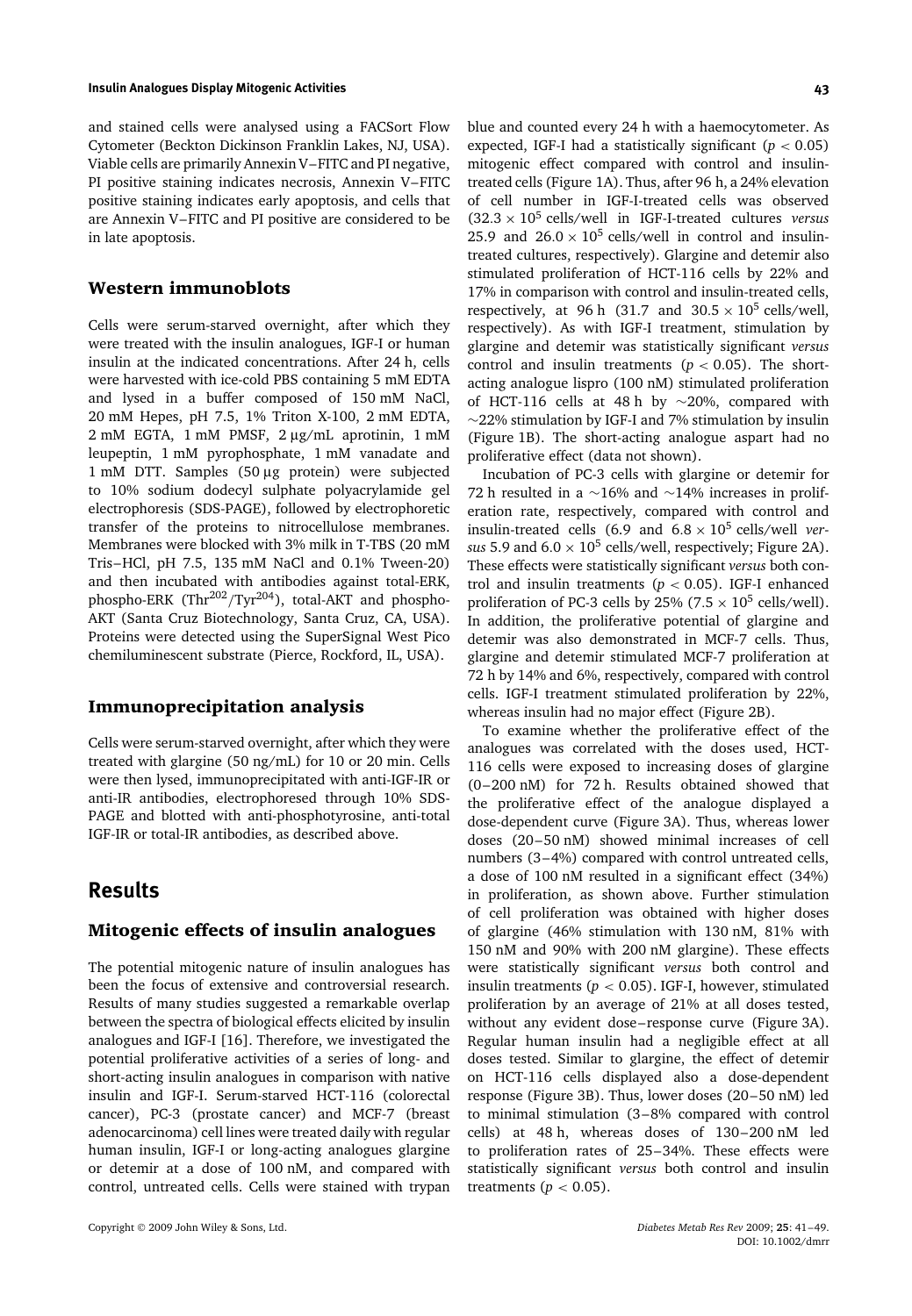

**Figure 1. Proliferative effects of insulin analogues in the colorectal cancer cell line HCT-116. (A) HCT-116 cells were plated in six-well plates (2 <sup>×</sup> 105 cells/well) in complete medium. After 24 h, cells were transferred to serum-reduced medium (1% FBS + 1% BSA) and incubated for 96 h in the presence of 100 nM of IGF-I, insulin, glargine or detemir. Hormones were replenished on a daily basis. Cells were tripsinized every 24 h, stained with Trypan blue and counted using a haemocytometer. Results of a representative experiment repeated three times with similar results are shown. ∗, significantly different** *versus* **control and insulin-treated cells (***p <* **0***.***05). (B) HCT-116 cells were incubated with 100 nM of insulin lispro (or regular insulin or IGF-I, for comparison) for 48 h, and cell proliferation was assessed using the MTT protocol, as described in** *Materials and Methods***. Values in the** *y***-axis represent percentage of proliferation. A value of 100% was given to the number of control cells after 48 h**

### Anti-apoptotic activities of insulin analogues

To evaluate the potential involvement of long-acting insulin analogues in the regulation of apoptosis, HCT-116 cells were serum-starved overnight, after which they were incubated with glargine, detemir, regular insulin or IGF-I (20 and 100 nM) for 12 and 24 h. At the end of the incubation period, the extent of apoptosis was measured using an Annexin V–FITC kit. Results of fluorescent-activated cell sorter (FACS) analysis showed



A

8

**Figure 2. Proliferative effects of glargine and detemir in the prostate cancer cell line PC-3 and breast adenocarcinoma cell line MCF-7. PC-3 (A) and MCF-7 (B) cells were plated in six-well plates in complete medium. After 24 h, PC-3 cells were transferred to serum-reduced medium (1% FBS + 1% BSA) and MCF-7 cells to serum-free medium, in the presence of the indicated hormones (100 nM) for 72 h. Cells were treated and counted as described in the Legend to Figure 1. Results of a representative experiment repeated three times are shown. ∗, significantly different** *versus* **controls and insulin-treated cells**  $(p < 0.05)$ 

that the percentage of apoptotic cells at 12 h was significantly lower in cells treated with 100 nM of IGF-I (16.9%), glargine (14.9%) and detemir (18.1%) in comparison with insulin-treated (24.5%) and control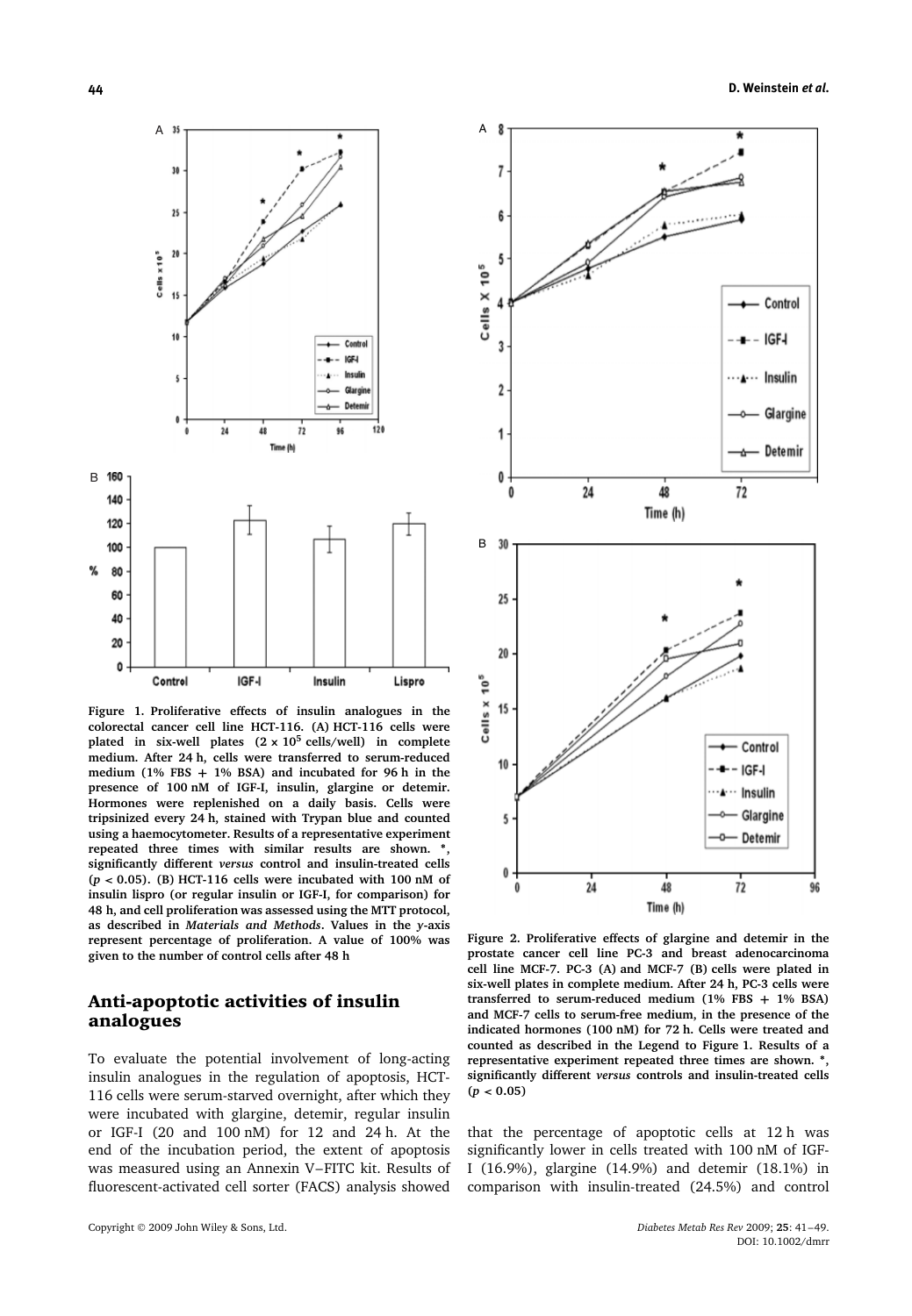



**Figure 3. Dose–response effect of glargine and detemir in the HCT-116 cell line. HCT-116 cells were plated in six-well plates (2 <sup>×</sup> 105 cells/well) in complete medium. After 24 h, cells were transferred to serum-reduced medium (1% FBS + 1% BSA) and incubated in the presence of increasing doses (0–200 nM) of IGF-I, insulin or glargine for 72 h (A), or IGF-I, insulin or detemir for 48 h (B). Cells were treated and counted as described in the Legend to Figure 1. Results of a representative experiment repeated three times are shown. ∗, significantly different** *versus* controls and insulin-treated cells ( $p < 0.05$ )

(23.2%) cells  $(p < 0.05$ ; Figure 4A). Similarly, insulin analogues conferred protection from apoptosis at 24 h (Figure 4B). At this time, the percentage of apoptotic cells in IGF-I-, glargine- and detemir-treated cells were 23.6%, 25.9% and 24.9%, respectively. The percentage of apoptotic cells in insulin-treated cultures at 24 h was, again, similar to that in control cells (29.9%). These values, however, did not reach statistical significance. Finally, doses of 20 nM of glargine and detemir also conferred protection from apoptosis, although at this dose

**Figure 4. Analysis of the effect of glargine and detemir on apoptosis. Serum-starved HCT-116 cells were treated with 100 nM of IGF-I, insulin, glargine or detemir for 12 h (A) or 24 h (B) and apoptosis was evaluated using an Annexin–FITC kit, as described in** *Materials and Methods***. Quantitative analysis of the flow cytometry data was performed using the WinMDI 2.8 software. Results of a representative experimented repeated three times with similar results are shown. ∗, significantly different** *versus* **insulin-treated cells (***p <* **0***.***05)**

also regular insulin exhibited a protective effect similar to IGF-I and insulin analogues (data not shown).

### Signalling pathways of insulin analogues

A key issue in the elucidation of the mechanisms of action of insulin analogues is the identification of the specific receptor/s through which their biological activities are mediated. To discard the possibility that HCT-116 cells express unequal numbers of IRs and IGF-IRs (thus leading to preferential activation of one specific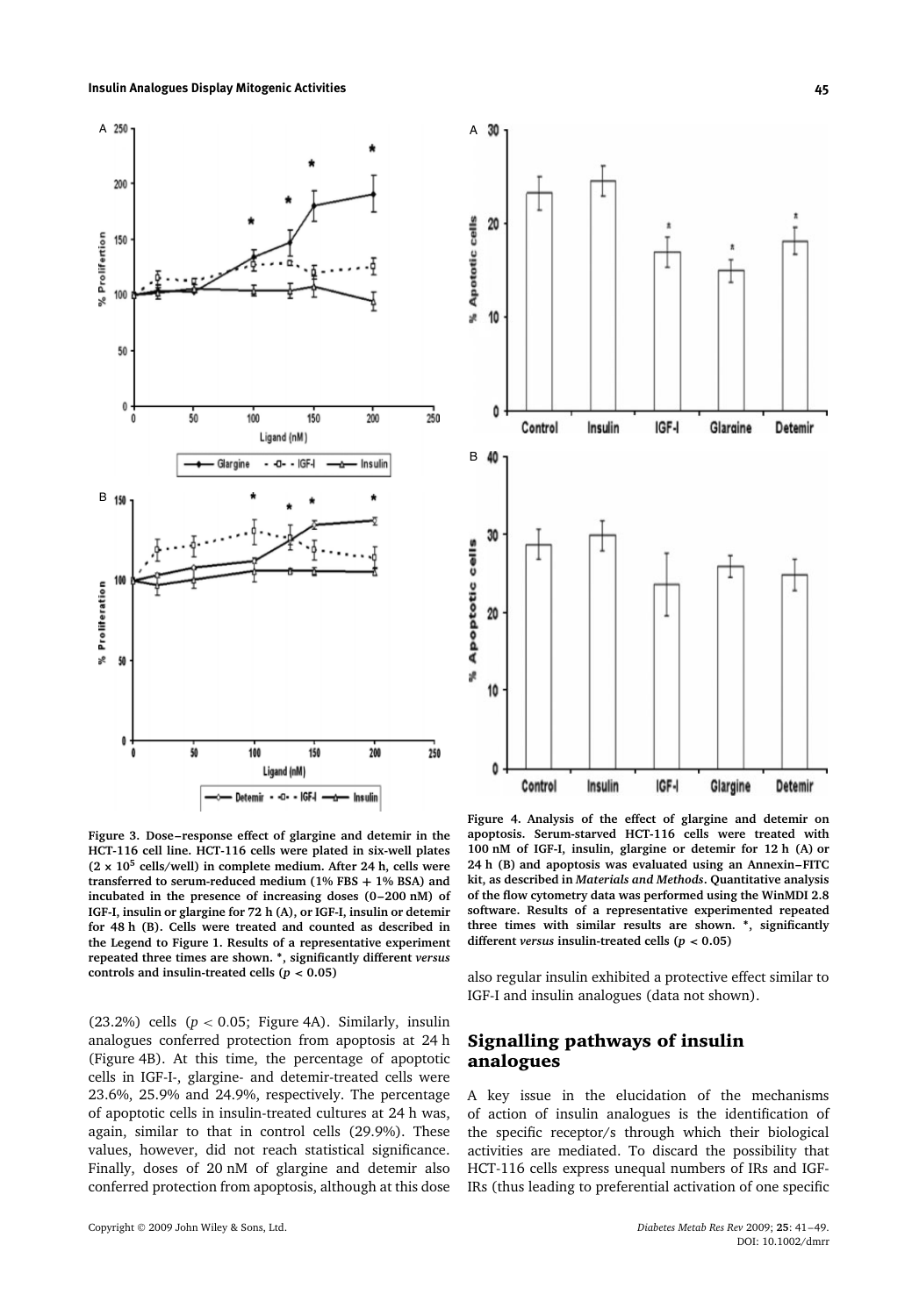receptor), we measured in initial experiments the relative expression of both receptors using Western blotting and immunofluorescent staining with specific anti-IR and anti-IGF-IR antibodies. Results obtained showed that both receptors are basally expressed at equivalent levels (data not shown). Next, we investigated the potential activation of IR and IGF-IR by glargine and detemir. To this end, cells were treated with the analogues for 10 or 20 min, after which lysates were prepared, immunoprecipitated with anti-IR (Figure 5A) or anti-IGF-IR (Figure 5B), electrophoresed and blotted with anti-phosphotyrosine, anti-total IR or total-IGF-IR. Results of immunoprecipitation experiments showed that glargine was able to phosphorylate both IR and IGF-IR. However, detemir led to IR, but not IGF-IR, phosphorylation in HCT-116 cells (data not shown).

Although the signalling events elicited by native IGF-I and insulin have been, for the most part, well delineated, little information is available regarding the cytoplasmic transduction cascades elicited by insulin analogues. Both IR and IGF-IR are linked to two major signalling pathways: the ras–raf–MAPK and PI3K–PKB/AKT [9,18,19]. To begin to investigate the downstream signalling mediators involved in insulin analogues action, HCT-116 cells were serum-starved overnight, and then treated with glargine (or diluent) for 20, 40 or 60 min. Activation of specific molecules was assessed by Western immunoblotting using

antibodies against phospho-extracellular signal-regulated Kinase (ERK) and phospho-AKT. As shown in Figure 6A and B, glargine induced the phosphorylation of both ERK and AKT in a very rapid and strong manner. Maximal phosphorylation of both proteins was seen at 20 min, with significant reduction in phosphorylation intensity at 60 min. No changes were seen in the levels of total-ERK and total-AKT. To compare the potencies of both insulin analogues with that of regular insulin and IGF-I in induction of AKT phosphorylation, cells were treated for 30 min with 50 ng/mL of glargine, detemir, insulin or IGF-I, after which AKT phosphorylation was evaluated as described above. Results obtained showed that glargine, like regular human insulin, had a very potent stimulatory effect in comparison with IGF-I and detemir (Figure 7A). Scanning densitometric analysis of the phospho-AKT bands normalized to the corresponding total-AKT bands is presented in Figure 7B.

To compare the relative potencies of the analogues in the induction of ERK phosphorylation, HCT-116 cells were treated for 30 min with 50 ng/mL of glargine, detemir, insulin or IGF-I, after which ERK phosphorylation was evaluated by Western blotting with a specific antiphospho-ERK antibody. Results obtained showed that regular insulin had a potent stimulatory effect on ERK phosphorylation. The effects of glargine and detemir were lower than that of insulin and were comparable with the effect of IGF-I (Figure 8A). Scanning densitometric analysis of the data is shown in Figure 8B.





**Figure 5. Activation of IR and IGF-IR by glargine. HCT-116 cells were serum-starved overnight, after which they were treated with 50 ng/mL glargine for 10 or 20 min. Cells were lysed as described in** *Materials and Methods***, immunoprecipitated with anti-IR (A) or anti-IGF-IR (B) antibodies, electrophoresed through 10% SDS-PAGE and blotted with anti-phosphotyrosine (upper panels) or anti-total IR or total-IGF-IR antibodies (lower panels)**

**Figure 6. Activation of AKT and ERK by glargine. HCT-116 cells were serum-starved overnight, after which they were treated with 100 nM glargine for 20, 40 or 60 min. Cells were lysed as described in** *Materials and Methods***. Cell extracts (50 µg protein) were separated on 10% SDS-PAGE, transferred to nitrocellulose membranes and blotted with anti-phospho-AKT (A) or anti-phospho-ERK (B). Blots were stripped and re-probed with anti-total-AKT or anti-total ERK (lower panels)**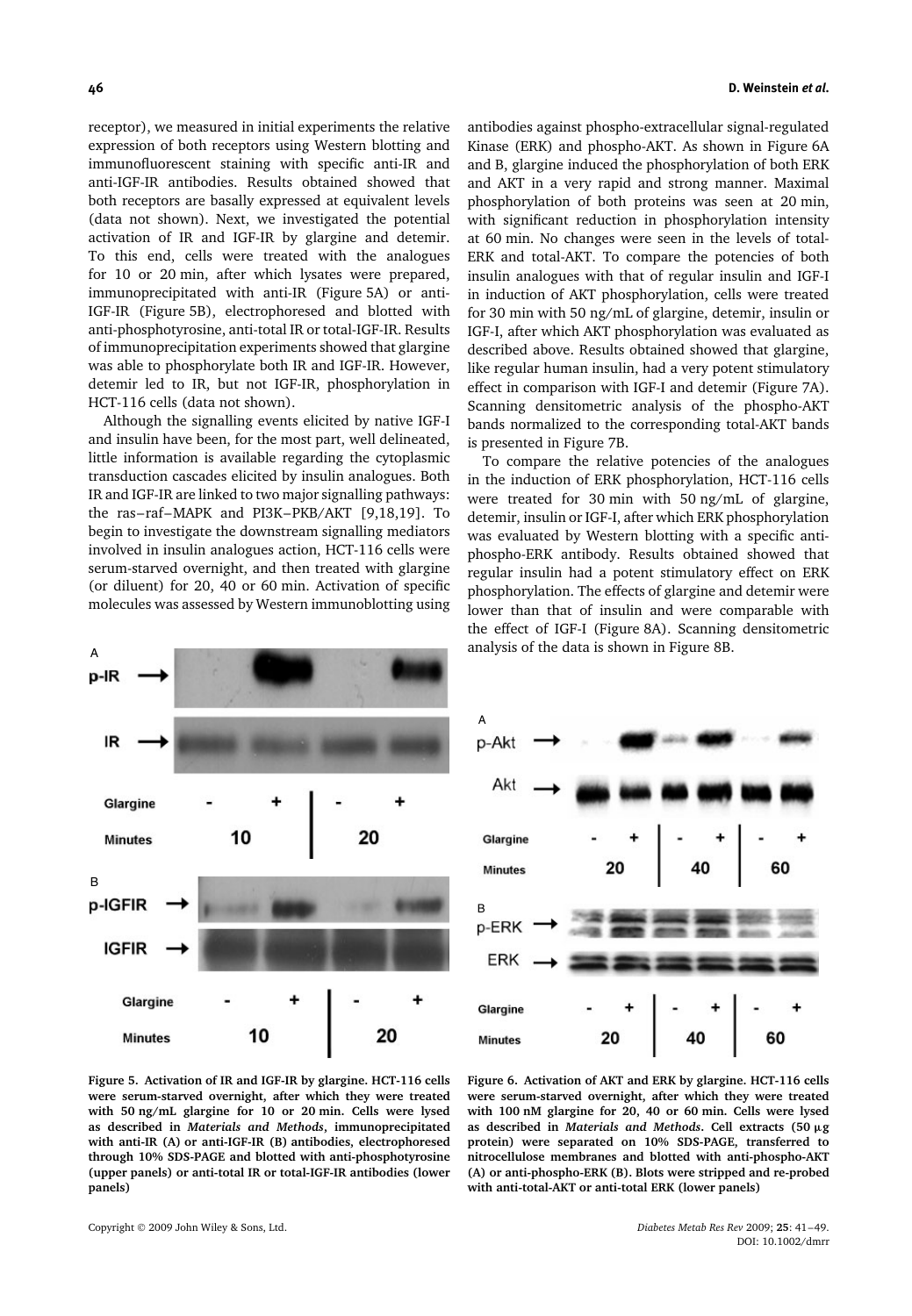

**Figure 7. Comparison of the potencies of insulin analogues to activate AKT. (A) Serum-starved HCT-116 cells were treated with the indicated hormones and insulin analogues for 30 min at a concentration of 50 ng/mL. At the end of the incubation period, cells were lysed and the extent of AKT phosphorylation was evaluated by Western blotting as described in** *Materials and Methods***. (B) Scanning densitometry of the phospho-AKT bands normalized to the corresponding total-AKT bands. A value of 100% was assigned to control untreated cells. ∗, significantly different** *versus* **control, IGF-I and detemir treatments (***p <* **0***.***05)**



**Figure 8. Comparison of the potencies of insulin analogues to activate ERK. (A) Serum-starved HCT-116 cells were treated with the indicated hormones and insulin analogues for 30 min at a concentration of 50 ng/mL. At the end of the incubation period, cells were lysed and the extent of AKT phosphorylation was evaluated by Western blotting as described in** *Materials and Methods***. (B) Scanning densitometry of the phospho-ERK bands normalized to the corresponding total-ERK bands obtained. ∗, significantly different** *versus* **control, IGF-I, glargine and detemir treatments (***p <* **0***.***05)**

### **Discussion**

The involvement of the IGF system in the initiation and progression of human cancer has been well established [20,21]. Of particular relevance, epidemiological data identified a positive correlation between circulating IGF-I concentrations and incidence of multiple kinds of neoplasia, including breast, prostate and colorectal cancer [22–24]. The structural and functional similarities between insulin and IGF-I suggest that both molecules are derived from a common ancestral precursor that participated in food intake and regulation of cellular growth [25]. A divergence of functions most likely occurred before the appearance of the first vertebrates, with insulin mostly active in the regulation of metabolism and IGF-I in growth processes. In view of their common evolutionary origins and semiconserved architecture, however, there is a certain degree of crosstalk between insulin, IGF-I and their receptors [8,26]. Accordingly, insulin exhibits a number of IGF-I-like activities, including growth stimulation, and IGF-I, on the other hand, exerts certain metabolic effects [14]. Furthermore, and consistent with the reduced affinity displayed by each receptor for the opposite ligand, the crosstalk between insulin-like ligands and receptors is largely intensified at supra-physiological doses of the respective ligands. In addition, the fact that IGF-I, but not insulin, is carried in the circulation and extracellular fluid by IGFbinding proteins (IGFBPs) further contributes to the divergent actions of both ligands. Given the crosstalk between insulin and IGF-I signalling pathways, and in view of the modifications introduced into the structure of insulin analogues, the massive use of insulin and insulin analogues in recent years has raised a number of concerns among clinicians, patients and regulatory agencies, regarding the safety of the life-long use of these synthetic hormones.

The results presented here show that long-acting insulin analogues glargine and detemir and short-acting analogue lispro stimulated cell proliferation of cultured colorectal, prostate and breast cancer cells. Although the proliferative effects of the analogues in HCT-116, PC-3 and MCF-7 cells were somehow lower than that of IGF-I (17–22% stimulation by the analogues *versus* 24% enhancement by IGF-I in HCT-116 cells, 14–16% stimulation by the analogues *versus* 25% enhancement by IGF-I in PC-3 cells and 6–14% stimulation by the analogues *versus* 22% enhancement in MCF-7 cells), it significantly exceeded the effect of regular human insulin, which was essentially devoid of mitogenic capacity at the doses used. Of interest, a recent study showed that both regular insulin and glargine at doses of 50–100 nM significantly enhanced 3[H]thymidine uptake and MTT-assayed proliferation of normal human breast epithelial cells (MCF-10) and MCF-7 breast cancer cells. No differences, however, were seen in this study between regular insulin and analogue [27].

In addition to their ability to enhance proliferation, both long-acting analogues prevented apoptosis in HCT-116 cells. Again, the effect of the analogues, at least at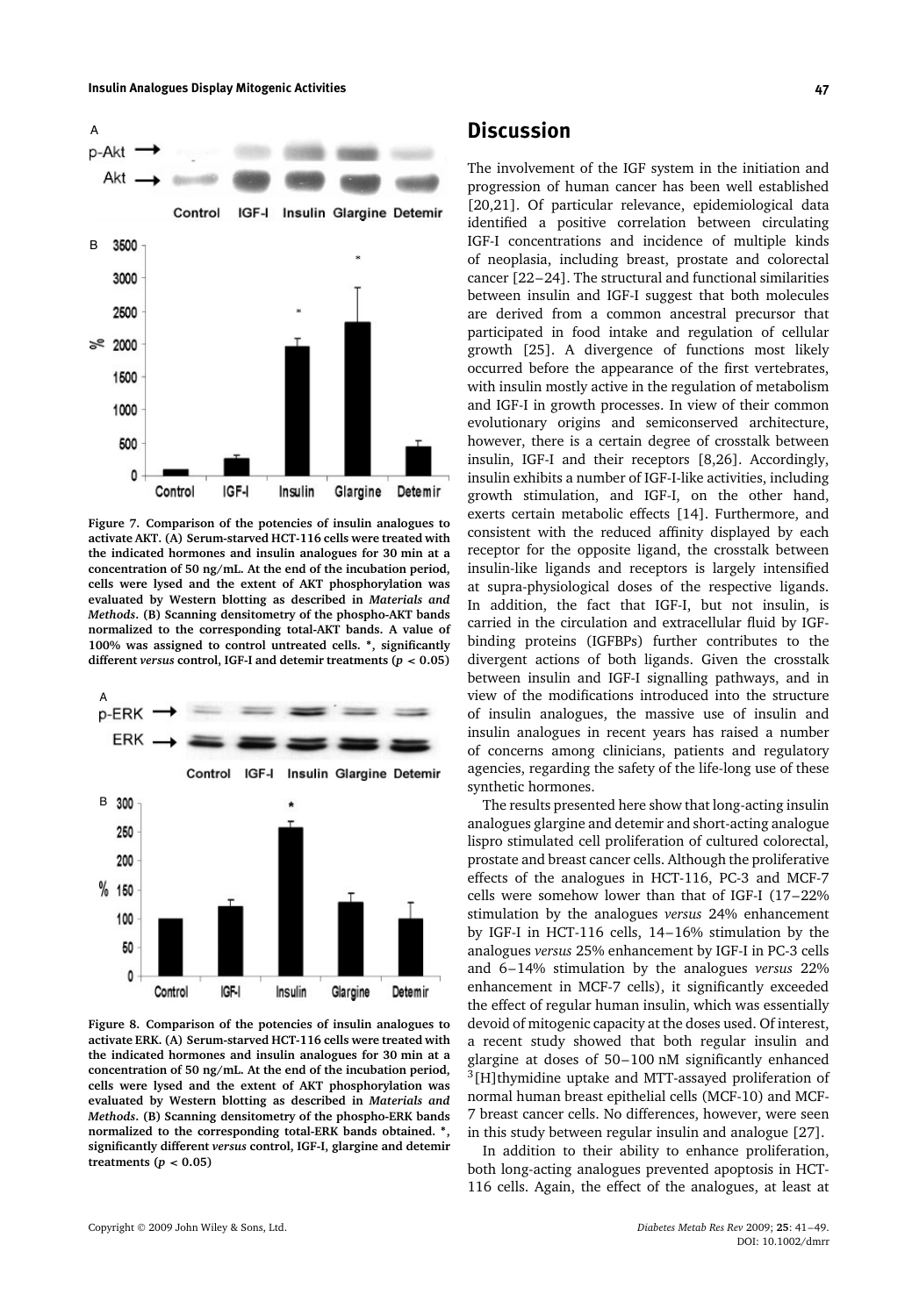a concentration of 100 nM, resembled the typical prosurvival activity of IGF-I. Consistent with most published data, insulin did not display an anti-apoptotic activity. Taken together, our results indicate that pharmacological doses of insulin analogues can potentiate the intrinsic mitogenic capabilities of cancer cells *in vitro*. It is generally recognized that neither insulin nor IGF-I can induce DNA damage, lead to accumulation of mutations, activate oncogenes or elicit any other event associated with induction of malignant transformation [28,29]. However, it is also well established that once a transformation event has already occurred, the IGF-I/IGF-IR axis has a central role in the development of the cancer phenotype. Results of proliferation and apoptosis assays show that glargine and detemir have a significant IGF-I-like mitogenic activity, which is not shared by insulin. This IGF-I-like activity of the analogues in transformed cell lines may support the speculation that long-time exposure to elevated doses of insulin analogues may exacerbate the inherent malignant potential of neoplastic cells and lead to an aggravated phenotype. In addition, and given that diabetic patients are often required to increase the doses of their insulin injections to achieve better glycemic control, the results obtained in the present study with supra-physiological doses are of high clinical relevance. In contradistinction to our findings and those of Eckardt *et al*. [16], life-long glargine treatment of rats and mice injected daily with increasing doses of the analogue had no carcinogenic effect [5]. Although an increase in mortality rate was observed in male rats at every glargine dose and in female rats in the high-dose glargine group, these results are consistent with the prevailing view that regular insulin and insulin analogues, *per se*, do not induce malignant transformation. Furthermore, neither regular insulin nor glargine were shown to affect viability and proliferation of non-transformed human coronary endothelial and smooth muscle cells [30].

The biological significance of the crosstalk between insulin-like peptides and IR/IGF-IR family of receptors has not yet been entirely clarified. Data presented here show that glargine has the ability to activate both receptors. Although the entire collection of cytoplasmic molecules and nuclear transcription factors activated by insulin analogues is yet to be identified, and given that the similarities and differences between the signal transduction events elicited by IGF-I/insulin and insulin analogues are still unknown, the results presented here suggest that particular analogues can phosphorylate different cytoplasmic mediators in a more or less specific manner. Thus, glargine, similar to insulin, strongly induced the phosphorylation of AKT, a cytoplasmic kinase involved in the transduction of many important metabolic activities. However, the capacity of detemir to stimulate AKT phosphorylation was much lower than that of glargine. In addition, we showed that both glargine and detemir activate ERK, a cytoplasmic kinase mainly involved in the transduction of mitogenic signals, in a fashion similar to IGF-I, but not to insulin. Combined, these data suggest that, at least *in vitro*, glargine has the

potential to act both as insulin and as IGF-I on cancer cells. The biological significance of these differential activities requires further investigation.

In conclusion, the data presented here show that the long-acting insulin analogues glargine and detemir, and the short-acting analogue lispro, unlike regular human insulin, exhibit *in vitro* proliferative and anti-apoptotic activities in a number of cancer-derived cell lines. These actions strongly resemble some of the typical biological effects of IGF-I, a growth factor whose involvement in cancer initiation and progression has been well established. Further studies are required to evaluate the signal transduction events elicited by insulin analogues as well as the impact of these synthetic hormones in cellular physiology. At the clinical level, the implications of longterm use of insulin analogues await a careful and critical follow-up.

### **Acknowledgements**

Doron Weinstein in the Sackler Faculty of Medicine, Tel Aviv University, Tel Aviv, Israel, performed this work in partial fulfilment of the requirements for a M.Sc. degree. The authors wish to express their gratitude to the Insulin Dependent Diabetes Trust (IDDT), Northampton, UK, for their generous grant. Part of this study was presented as a poster at the 89th Annual Meeting of the Endocrine Society, Toronto, June 2-5, 2007.

### **Conflict of interest**

The authors report no conflict of interest. The authors alone are responsible for the content and writing of the paper.

### **References**

- 1. Vajo Z, Fawcett J, Duckworth WC. Recombinant DNA technology in the treatment of diabetes: insulin analogs. *Endocr Rev* 2001; **22**: 706–717.
- 2. Hirsch IB. Insulin analogues. *N Engl J Med* 2005; **352**: 174–183.
- 3. Owens DR, Zinman B, Bolli GB. Insulins today and beyond. *Lancet* 2001; **358**: 739–746.
- 4. Gupta K, Krishnaswamy G, Karnad A, Peiris AN. Insulin: a novel factor in carcinogenesis. *Am J Med Sci* 2002; **323**: 140–145.
- 5. Stammberger I, Bube A, Durchfeld-Meyer B, Donnaubauer H, Troschau G. Evaluation of the carcinogenic potential of insulin glargine (LANTUS) in rats and mice. *Int J Toxicol* 2002; **21**: 171–179.
- 6. Bornfeldt KE, Gidlof RA, Wasteson A, *et al*. Binding and biological effects of insulin, insulin analogues and insulin-like growth factors in rat aortic smooth muscle cells. Comparison of maximal growth promoting activities. *Diabetologia* 1991; **34**: 307–313.
- 7. Slieker LJ, Brooke GS, DiMarchi RD, *et al*. Modifications in the B10 and B26-30 regions of the B chain of human insulin alter affinity for the human IGF-I receptor more than for the insulin receptor. *Diabetologia* 1997; **40**: S54–S61.
- 8. Werner H, Weinstein D, Bentov I. Similarities and differences between insulin and IGF-I: structures, receptors, and signaling pathways. *Arch Physiol Biochem* 2008; **114**: 17–22.
- 9. LeRoith D, Werner H, Beitner-Johnson D, Roberts CT, Jr. Molecular and cellular aspects of the insulin-like growth factor I receptor. *Endocr Rev* 1995; **16**: 143–163.